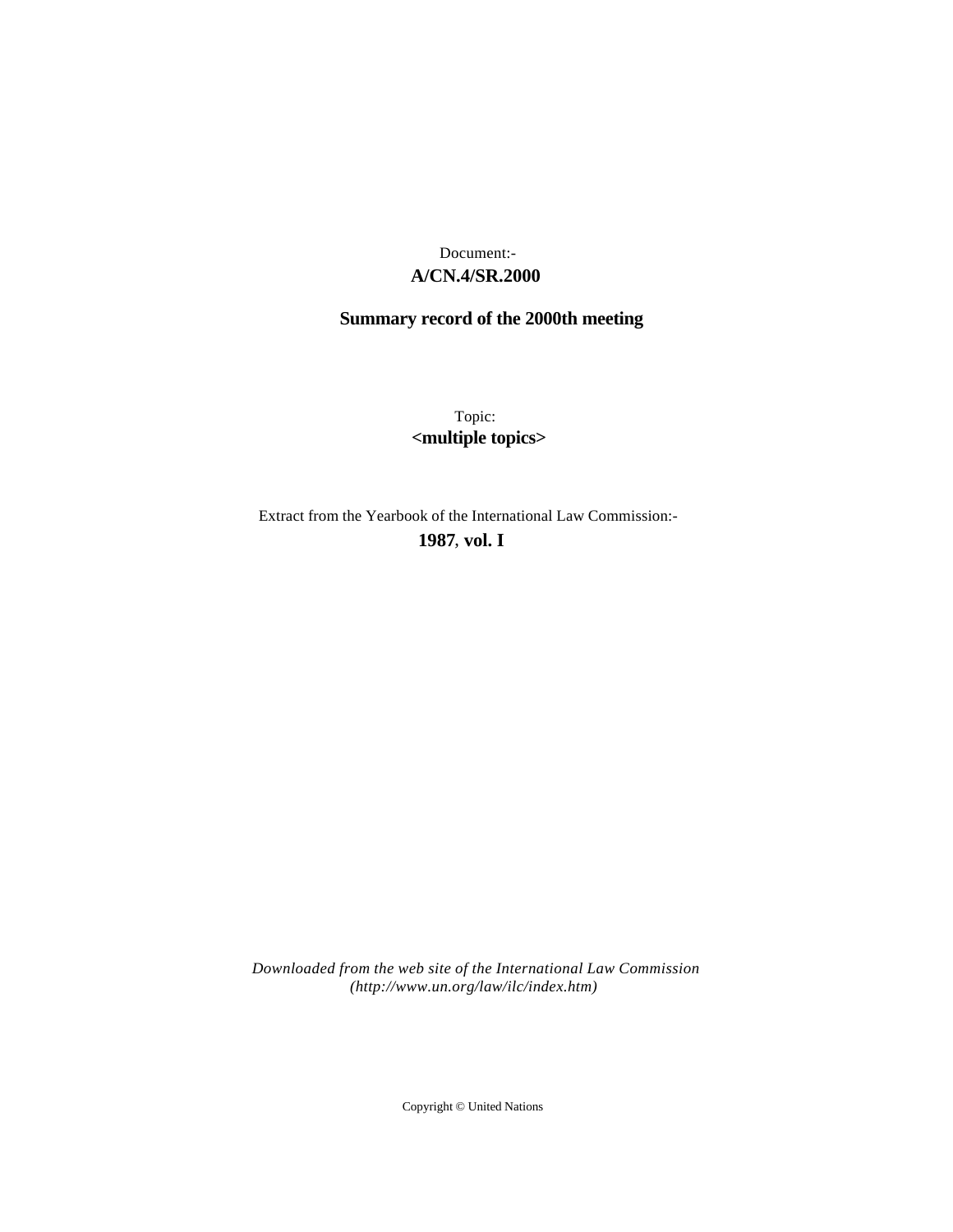45. In nearly all the prosecutions of individuals accused of war crimes since the Second World War and, more generally, at international conferences and in codification work, consideration had been given to exoneration from responsibility by reason of superior orders. In the 1954 draft code (art. 4), the Commission had reproduced the provisions of article 8 of the Charter of the Niirnberg Tribunal,<sup>23</sup> adding one phrase based on the findings of that tribunal and relating to the moral choice of the author of the incriminated act. Having regard to the principle and not to the exception, a superior order was not a justifying circumstance. At the Diplomatic Conference on the Reaffirmation and Development of International Humanitarian Law applicable in Armed Conflicts, held at Geneva from 1974 to 1977, some participants had tried to find a solution to that very important question, and the Conference had had before it a text whose object was to specify the right of refusal to obey, the principle of nonexoneration of the accused from criminal responsibility and the exception to non-exoneration. After the rejection of that text, which covered the whole problem—the rule itself and the conditions for admissibility of the exception—two interpretations had been advanced: some participants had held that the law in force remained applicable; others, whose opinion he did not share, had maintained that the way was open to oppose nonexoneration from responsibility by positive law. In those circumstances, it might be asked whether it was sufficient to consider the exceptions, as the Special Rapporteur had done, without examining the problem as a whole; and it might be thought that the Commission should devote a separate article to superior orders, since the code envisaged regulation going beyond humanitarian law and covering a whole range of situations.

46. On the actual substance of the question, he thought there were some cases in which the wrongful order had no bearing on the legal situation of the subordinate; others in which it was contrary to the internal law of the State of which he was a national; and yet others in which it was contrary to international law but not covered by internal law—not to mention the unlikely case in which the internationally wrongful order was lawful at the national level. Mr. Tomuschat (1993rd meeting) had raised the problem—both legal and practical—of the relationship between error and knowledge of the law. No doubt there might be borderline cases which should be discussed: the criminality of military personnel, for example, depended on the notion of proportionality, which was gradually finding a place in the law of war. But where offences against the peace and security of mankind were concerned, it did not seem that the problem of knowledge of the law arose in such an acute form, since the particularly odious nature of the crimes in question could not escape any reasonable person. Legal doctrine and some judicial decisions even spoke of "manifest wrongfulness"; and one writer went so far as to propose the notion of "manifest criminality" as being more flagrant than "manifest wrongfulness".

47. The problem had a second facet: the case in which the order was wrongful and the subordinate, although knowing it to be wrongful, had to obey. It might happen that the author of the incriminated act invoked either ignorance of its wrongfulness and the obligation to obey, or the latter obligation only. True, it was not easy to find national legislation providing only for absolute obedience, and laws generally had more nuances; but that was a further reason why the Commission should consider the exception to the rule of responsibility. On that point, the Special Rapporteur had introduced, in draft article 9, subparagraph *(d),* the reservation of moral choice, a concept used by the Niirnberg Tribunal and reproduced in the 1954 draft code (see para. 45 above). That concept raised serious problems, however. As orders constituted a kind of coercion, the moral choice was not linked to the impossibility of disobeying an order that was in conformity with internal law but contrary to international law, nor to the possibility of deciding to die for not having carried out a wrongful order or to carry out a wrongful order in order not to die. For the subordinate, moral choice meant knowing that he was participating in an international crime when it was possible for him to refuse to obey the order given.

*The meeting rose at 1.05 p.m.*

### **2000th MEETING**

*Wednesday, 20 May 1987, at 10 a.m.*

# *Chairman:* Mr. Stephen C. McCAFFREY

*Present:* Mr. Al-Baharna, Mr. Al-Khasawneh, Mr. Arangio-Ruiz, Mr. Barsegov, Mr. Beesley, Mr. Calero Rodrigues, Mr. Diaz Gonzalez, Mr. Francis, Mr. Graefrath, Mr. Hayes, Mr. Illueca, Mr. Koroma, Mr. Njenga, Mr. Ogiso, Mr. Pawlak, Mr. Sreenivasa Rao, Mr. Razafindralambo, Mr. Shi, Mr. Solari Tudela, Mr. Thiam, Mr. Tomuschat, Mr. Yankov.

#### **Two thousandth meeting of the International Law Commission**

1. The CHAIRMAN, declaring open the Commission's 2000th meeting, recalled that its first meeting had been held at United Nations Headquarters, Lake Success, New York, on 12 April 1949 under the chairmanship of Mr. Manley O. Hudson, the members then present being: Mr. Alfaro, Mr. Amado, Mr. Brierly, Mr. Córdova, Mr. Francois, Mr. Hsu, Mr. Koretsky, Sir Benegal Rau, Mr. Sandström, Mr. Scelle, Mr. Spiropoulos and Mr. Yepes.

2. The Commission's 1000th meeting had been held at the Palais des Nations, Geneva, on 16 June 1969 under the chairmanship of Mr. Nikolai A. Ushakov, the members then present being Mr. Bartos, Mr. Bedjaoui, Mr. Castañeda, Mr. Castrén, Mr. Eustathiades, Mr. Ignacio-Pinto, Mr. Kearney, Mr. Rosenne, Mr. Ruda,

**<sup>23</sup>**  *Ibid.,* **footnote 6.**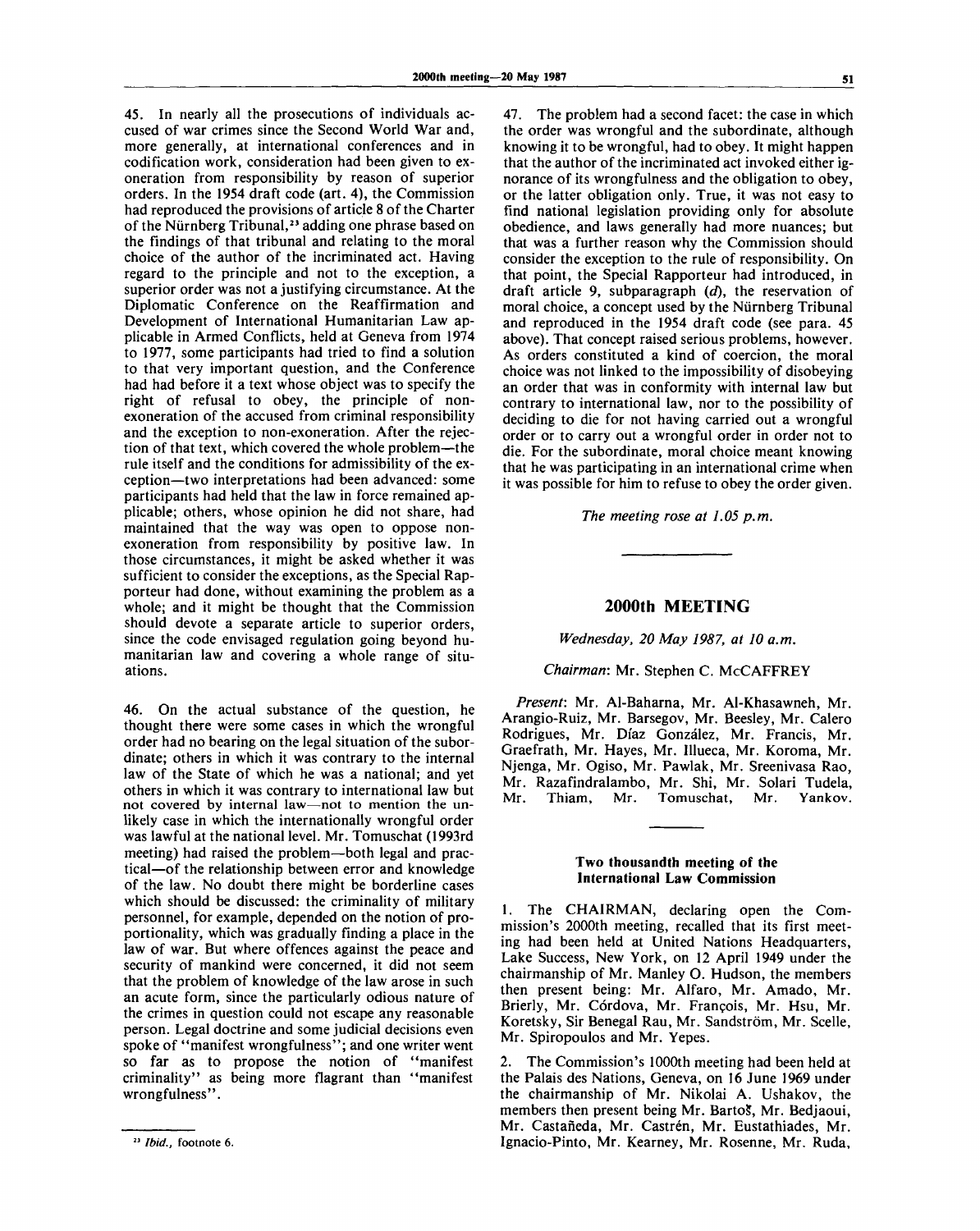Mr. Tabibi, Mr. Tammes, Mr. Tsuruoka, Mr. Ustor and Mr. Yasseen.

3. He could not let the occasion of the 2000th meeting pass without noting that the Commission had endured over the years. He need not dwell on its accomplishments, which were widely known and recognized.

4. Lastly, he noted that 1987 also marked the fortieth anniversary of the adoption by the General Assembly on 21 November 1947 of resolution 174 (II), establishing the Commission.

### [Agenda item 5]

#### FIFTH REPORT OF THE SPECIAL RAPPORTEUR *{continued)*

# ARTICLES 1 TO 11<sup>s</sup> (continued)

5. Mr. ARANGIO-RUIZ, continuing the comments he had made at the 1996th meeting on the provisions of draft articles 2 and 3, stressed that it was not enough to affirm the autonomy or supremacy of international law or to introduce a provision expressly imposing upon States the general obligation to take all the legislative, administrative and judicial measures necessary for the implementation of the code. For one thing, the very constitution of a State might be affected, as would be likely in the case of Italy; and, for another, it would be inadequate, for the purposes of the draft code, merely to enjoin States to take such measures, for that would do little more than impose upon States an obligation to achieve a result *{obligation de re'sultat).* That was probably the most common type of obligation in international law. In the case of the vital and important rules embodied in the draft code, however, it would not be enough to enjoin States to adopt the necessary internal measures.

6. If the code was to become a living piece of law, and if courts were to be able to apply it directly to individuals, the rules it embodied must, through an explicit provision of the international instrument containing the code, become an integral part of the internal law of each of the States parties to that instrument. Such a provision was absolutely essential.

7. Those considerations applied whether or not an international criminal court was established. The need to make the code part of the legal systems of States existed in both cases. Once the code had become an integral

part of the internal criminal law of States, a decisive step would have been taken in the uniform application of its provisions both with regard to the characterization of offences and with regard to the general principles of substantive and procedural criminal law.

He agreed with the comments made at the previous meeting by Mr. Barsegov and Mr. Roucounas on the important issue of the subjective and objective elements of certain crimes; that issue would have to be dealt with in greater depth. In that connection as well, the only way to ensure that the code would be implemented was to make it part and parcel of the internal law of States. In the area covered by the draft code, there could be nothing less than a uniform criminal law that was internationally agreed on and imposed as such. The substantive and procedural rules embodied in the principles set forth in the code would thus automatically become rules and principles of the criminal law of States and national authorities would then be automatically and directly involved in the implementation of those rules. To claim that such a goal was too ambitious would be tantamount to saying that the very idea of the draft code was too ambitious.

Mr. ILLUECA, noting that, with a few changes, draft article 1 reproduced the text of article 1 of the 1954 draft code, said that the formulation of that provision was a basic requirement if the Commission was, as it had been invited to do by the General Assembly in its resolution 41/75 of 3 December 1986, "to continue its work on the elaboration of the draft Code of Offences against the Peace and Security of Mankind by elaborating an introduction as well as a list of the offences" (para. 1).

10. According to some jurists, international criminal law was a hybrid discipline that borrowed both from international law and from criminal law, and it was quite true that, as a result of that duality, the development of international criminal law as a separate branch from international law had given rise to drafting and conceptual problems. It must, however, be recognized that, since the formulation of the Nürnberg Principles,<sup>6</sup> new rules of international criminal law had developed prohibiting certain types of conduct which were contrary to the fundamental interests of the international community and which were, as the Special Rapporteur stated in paragraph (1) of the commentary to draft article 1, "crimes which affect the very foundations of human society".

11. From the technical point of view, the draft code thus had to be based on international criminal law and he was therefore of the opinion that, in draft article 1, the words "crimes under international law" should be replaced by "international crimes". In support of that proposal, he recalled that the term "international crimes", as used in the 1949 memorandum by the Secretary-General on the Charter and Judgment of the Nürnberg Tribunal,<sup>7</sup> had been favourably welcomed and that section 3 of part III of that memorandum, relating to "international crimes in general", stated:

**Draft Code of Offences against the Peace and Security of Mankind<sup>1</sup>**  *{continued)* **(A/CN.4/398,<sup>2</sup> A/CN.4/ 404,<sup>3</sup> A/CN.4/407 and Add.l and 2,<sup>4</sup> A/CN.4/ L.410, sect. E, ILC(XXXIX)/Conf.Room Doc.3 and Add.l)**

<sup>1</sup> The draft code adopted by the Commission at its sixth session, in 1954 *(Yearbook . . . 1954,* vol. II, pp. 151-152, document A/2693, para. 54), is reproduced in *Yearbook . . . 1985,* vol. I (Part Two), p. 8, para. 18.

<sup>2</sup> Reproduced in *Yearbook . . . 1986,* vol. II (Part One).

<sup>3</sup> Reproduced in *Yearbook . . . 1987,* vol. II (Part One).

<sup>4</sup>  *Ibid.*

<sup>5</sup> For the texts, see 1992nd meeting, para. 3.

<sup>6</sup> See 1992nd meeting, footnote 12.

<sup>7</sup> See 1996th meeting, footnote 15.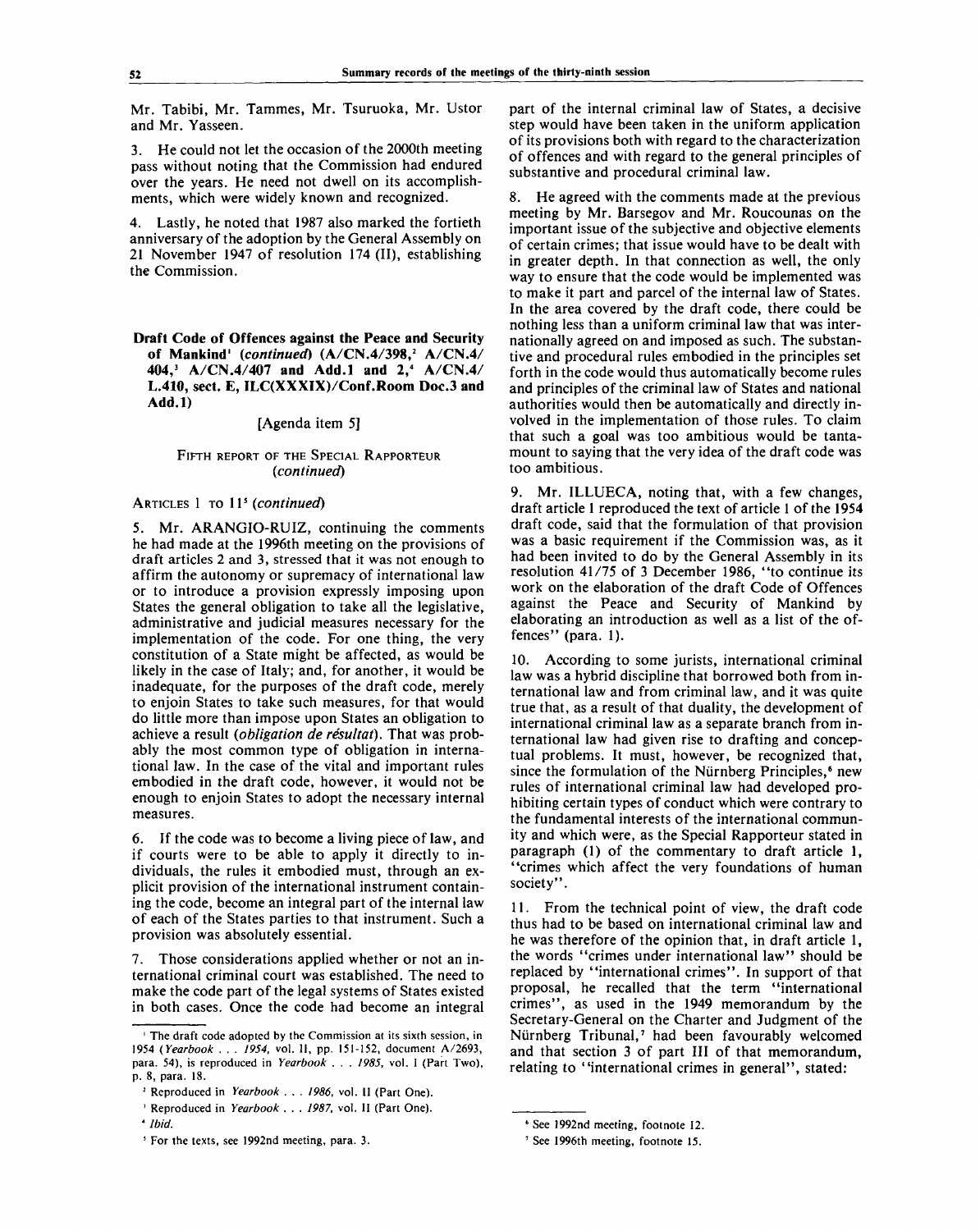When laying down that individuals are liable to be punished for crimes against international law, the Court did not give any precise definition of international crimes. . . .

He also recalled that, in his memorandum, the Secretary-General had analysed the international crimes listed in article 6 of the Charter of the Tribunal by dealing successively with the first group of international crimes (crimes against peace), the second group (war crimes) and the third group (crimes against humanity). The term "international crimes" had not been used only in that memorandum: it was also to be found in the writings of eminent jurists.

12. The text of draft article 1 might therefore be amended to read:

### *"Article 1. Definition*

"The international crimes defined in the present Code constitute offences against the peace and security of mankind."

13. The way in which the Special Rapporteur had stated Principle II of the Niirnberg Principles in draft article 2 gave rise to some problems which had nothing to do with the dispute between those who advocated the monist doctrine and those who advocated the dualist doctrine of international law in referring to the relationship between internal law and international law. Some of those problems involving form and substance might be avoided if the word "act" were deleted. The first sentence of article 2 could then read: "The characterization of the international crimes defined in article 1 is independent of internal law."

14. As to draft article 3, he would not go into any further detail on the point of view he had expressed in his earlier statement (1996th meeting) but he would draw attention to the importance of the comments made by Mr. Boutros-Ghali (1998th meeting) concerning the criminal nature of organizations as subjects of international criminal law. It must not be forgotten that the Charter and Judgment of the Niirnberg Tribunal, as well as the Convention on the Prevention and Punishment of the Crime of Genocide and the International Convention on the Suppression and Punishment of the Crime of *Apartheid,* all referred to the criminal nature of non-State groups, organizations and institutions. That point would have to be given further consideration by the Special Rapporteur and the Commission.

15. Draft article 4, which highlighted the need for the establishment of an international criminal jurisdiction, could be endorsed without reservation: only a few changes would have to be made in paragraph 1 to take account of the comments made during the discussion. With regard to the question of extradition, Mr. Roucounas (1999th meeting) had provided further clarifications on some important and complex problems. He himself would add that, when a State holding the perpetrator of an international crime decided not to try him, the obligation to extradite also stemmed from the 1967 Declaration on Territorial Asylum,<sup>8</sup> which provided that States should not grant asylum to "any person with respect to whom there are serious reasons for considering that he has committed .. . a war crime or

a crime against humanity" (art. 1, para. 2), and from the 1951 Convention relating to the Status of Refugees,<sup>9</sup> which expressly stated that its provisions did not apply to persons accused of international crimes (art. 1, sect. F).

16. Draft article 7 provided for the application of the rule *non bis in idem,* whereas the Charter of the Niirnberg Tribunal<sup>10</sup> rejected that rule, stating in article 29:

.. If the Control Council for Germany, after any defendant has been convicted and sentenced, discovers fresh evidence which, in its opinion, would found a fresh charge against him, the Council shall report accordingly to the Committee established under article 14 hereof ICommittee for the Investigation and Prosecution of Major War Criminals] for such action as they may consider proper, having regard to the interests of justice.

That point would require further discussion, because it was open to question whether or not it was justified to provide for the possibility, in the case where new evidence was discovered that would constitute a fresh charge, of reopening a case that had already been tried in order to prevent an international crime from going unpunished.

17. Mr. AL-KHASAWNEH said that the Special Rapporteur had skilfully reformulated the draft articles in order to take account of the reactions to the previous texts in the Commission and in the Sixth Committee of the General Assembly. The inclusion in the draft of so many alternatives and options and the frequent use of safeguard clauses nevertheless showed that political considerations had a great impact on major issues such as the criminal responsibility of States and the establishment of an international criminal jurisdiction, as had been pointed out by the Special Rapporteur as early as 1985 when, in introducing his third report at the thirtyseventh session, he referred to "the difficulties of the topic, which lay at the meeting-point of law and politics and therefore touched everyone's sensibilities and deepest convictions"."

18. There was, however, a risk of being over-sensitive to political considerations. It was, of course, essential that the final text should command wide acceptance and Mr. Jacovides (1995th meeting) had rightly recalled that, like politics, international law-making was the art of the possible. Yet the possible was not necessarily what appeared at first glance to be politically less controversial or more in conformity with the opinions expressed in the Sixth Committee.

19. There was, for example, no reason to assume that a State would be more willing to have one of its nationals—let alone one of its agents—tried by a foreign court than by an international criminal court. Yet it was precisely that assumption that had had the effect of relegating the idea of international criminal jurisdiction to a residual place in favour of the concept of universal jurisdiction, which, on closer inspection, might not prove easier to implement.

20. Similarly, shifting the emphasis away from the criminal responsibility of States to that of individuals

1 General Assembly resolution 2312 (XXII) of 14 December 1967.

<sup>9</sup> United Nations, *Treaty Series,* vol. 189, p. 137.

<sup>&</sup>lt;sup>10</sup> See 1992nd meeting, footnote 6.

<sup>&</sup>quot; *Yearbook . . . 1985,* vol. I, p. 6, 1879th meeting, para. 5.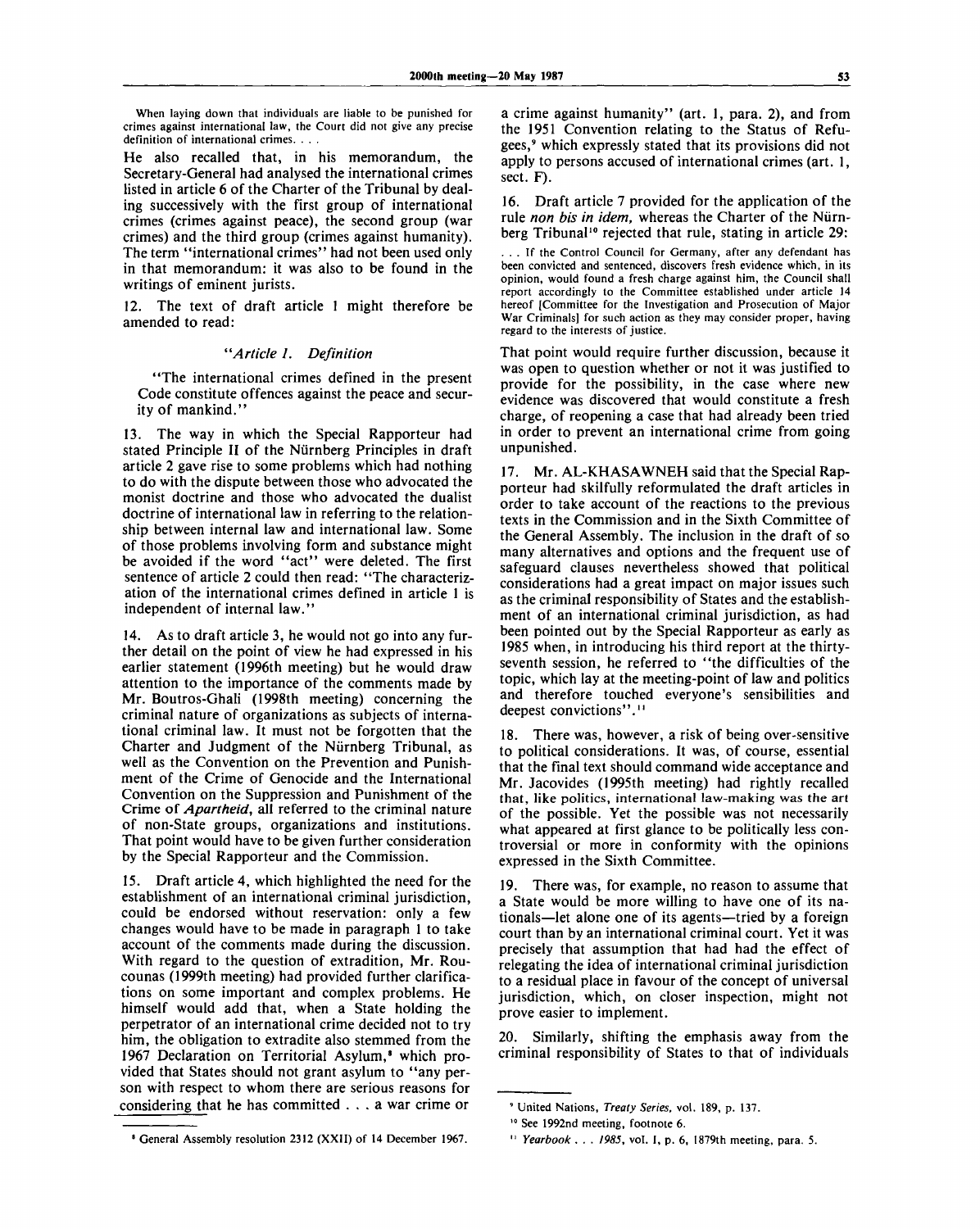would not necessarily commend the code to wider acceptance by States. The Commission's experience showed that the only verifiable acceptance, namely the number of signatures and ratifications by States, would depend on a number of extraneous factors, of which the debates and documents of the Sixth Committee could not give any satisfactory indication.

21. The draft code, which thus reflected some hesitations about questions involving political considerations, nevertheless tended to attach only marginal importance to the fact that the exercise of progressive development and codification now being carried out was also an exercise in penal legislation. In that connection, it was true that the work in progress did raise important questions of justice and morality, for the difficulties involved in reconciling law and justice took on particular significance when the subject-matter was criminal law.

22. Before discussing those difficulties, he wished to refer to some aspects of the way in which the penal nature of the present task facilitated or hampered the Commission's work. For example, the requirement of precision in penal drafting provided a satisfactory yardstick against which texts could be examined. Moreover, the jurisdictional guarantees set out in draft article 6 as submitted by the Special Rapporteur in his fifth report (A/CN.4/404) were common to all schools of law and legal systems, so that it should be relatively easy to define responsibility and exceptions thereto. It was also fortunate that questions such as the presumption of innocence, the requirement of intent and the individuality of penalties were part of what was sometimes described as ''settled law".

23. Other more fundamental questions relating to the concept of criminal responsibility were, however, far from settled. It was, for example, doubtful whether a broad interpretation of the term *lex* in the maxim *nullum crimen sine lege* would do away with the inherent tensions between justice and law or, in other words, between natural law and positive law. It was open to question whether statutory limitations were the result of the technical problems involved in obtaining evidence or of the divine blessing of forgetfulness and forgiveness. He also had doubts about paragraph (2) of the commentary to draft article 1, which stated that "the reaction to an act by the international community at a given time and the depth of the reprobation elicited by it are what makes it an offence against the peace and security of mankind". To give but one example, only a few decades previously the erection of military fortifications in breach of treaty obligations would have been regarded an an offence suitable for inclusion in the code, whereas, at present, such an action would be regarded as an offence suitable for inclusion in the present topic lay not only at the meeting-point of law and politics, but also at the meeting-point of law and justice.

24. Turning to the principle *aut dedere aut punire,* in connection with which he agreed that the word *punire* should be replaced by *judicare,* he said that he had no objection to the use of Latin. The problem, as he saw it, was that a procedural formula was being elevated to the rank of a principle of substance. Accordingly, the wording of draft article 4 should be amended in the

following ways. First, provision should be made for a system of priorities to avoid conflicts of jurisdiction and competing applications for extradition. Secondly, as just stressed by Mr. Arangio-Ruiz, it should be specified that States were under an obligation to incorporate the provisions of the code into their internal legal systems and that, in so far as possible, penalties should be uniform. Thirdly, with regard to the question of asylum, he suggested the adoption of the compromise formula embodied in a number of recent conventions, such as those dealing with so-called "aerial offences" the taking of hostages and crimes against internationally protected persons. Fourthly, with regard to jurisdictional guarantees, he suggested that the Commission should follow the 1979 International Convention against the Taking of Hostages,<sup>12</sup> which differed in that respect from earlier conventions. Fifthly, the effect of the rule *aut dedere aut judicare* on the existing web of extradition treaties should be carefully considered, particularly with a view to ensuring that States which had a stronger jurisdictional claim than others, but which did not have an extradition treaty with the State in whose territory the alleged offender had been found, were not discriminated against simply by virtue of the absence of such a treaty.

25. If a system of universal jurisdiction was to operate properly, the international community as a whole had to consider that persons accused of certain acts had excluded themselves from society by committing those acts. Thus a group of States which shared the same ideals and interests might quite easily decide that piracy, for example, was a threat to their shared ideals and interests and that it warranted the exercise of universal jurisdiction. However, no such easy decision could be made by an international community which was both universal and heterogeneous; hence the admittedly disappointing conclusion that drug traffickers were perhaps the only group which might be the subject of undisputed universal jurisdiction. He therefore urged the Commission to give draft article 4 further consideration before adopting it.

26. He agreed with the speakers who had said that, for the sake of logic and clarity, the wording of paragraph 1 of draft article 4 should be brought into line with that of the corresponding provisions of the conventions to which he had referred earlier.

27. He also agreed with the proposal to delete the words "because of their nature" at the end of draft article 5, but hoped that the principle underlying those words would be explained in the commentary.

28. With regard to draft article 6, he noted that the term "judicial guarantees" was used in at least one place, namely the third sentence of paragraph (6) of the commentary, to describe what was meant by "jurisdictional guarantees" in the title and text of the article. In other instruments, however, the terms used were "minimum guarantees" or "fundamental guarantees". The Special Rapporteur might wish to consider whether all those terms were synonymous, in which case the choice between them would be a matter of legal taste.

<sup>&</sup>lt;sup>12</sup> See 1995th meeting, footnote 10.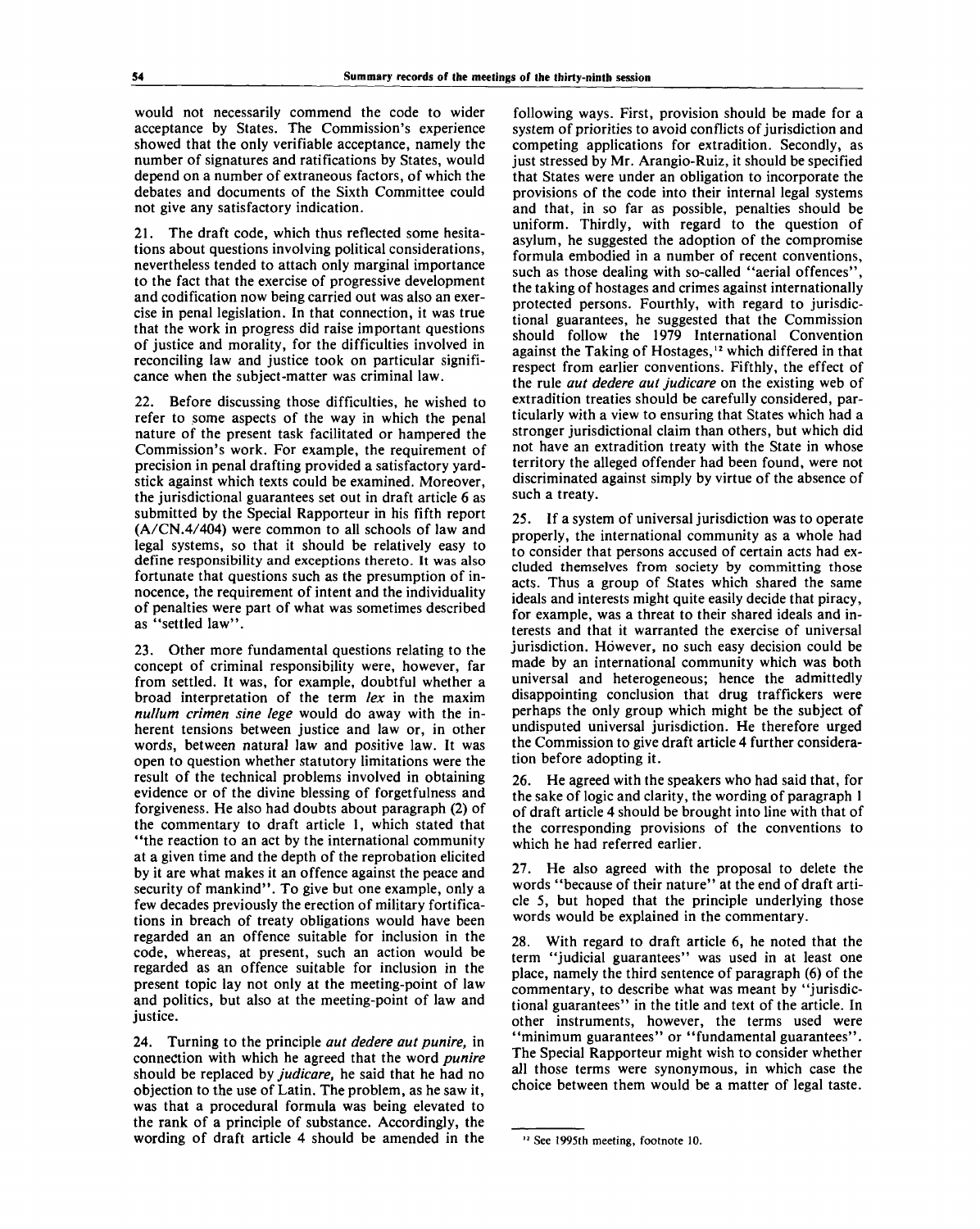29. As for the title of the draft code, he noted that the problem with regard to the use of the term "offences" existed only in English. It did not, for example, affect the Arabic text.

30. Mr. PAWLAK recalled that, during the Second World War, his country had suffered enormously as a result of the policies and crimes of the leaders of Nazi Germany. He was therefore firmly convinced of the need for a universal instrument such as the draft code on which the Commission was now working.

31. As to the title, he agreed that the term "offences" should be replaced by "crimes", which better reflected the nature and content of the draft code.

32. He also agreed with the new text of draft article 3, in which the word "person" had been replaced by "individual". That amendment removed any ambiguity as to the scope of the code *ratione personae.* It would, however, require some changes in the other articles, and particularly in draft articles 6 and 8, where the word 'person'' would also have to be replaced by "individual".

33. Draft article 4 was one of the most crucial provisions of the entire draft, since it dealt with the problem of the implementation of the code. The new text provided a practical solution to that problem, but that approach might give rise to difficulties, as the Special Rapporteur had recognized in the commentary. In that connection, he drew attention to the principles embodied in the 1945 London Agreement,<sup>13</sup> to which was annexed the Charter of the Niirnberg Tribunal, and in the Charter of the Tokyo Tribunal.<sup>14</sup> Those principles fully took account of the provisions of the 1943 Moscow Declaration<sup>15</sup> concerning the return of war criminals to the countries where they had committed their crimes. He therefore suggested that the general rule to be embodied in article 4 should be formulated along the following lines:

"Perpetrators of crimes against the peace and security of mankind shall be tried and punished in the country in which their crimes were committed, according to the laws of that country.'

34. Such a provision would not only give effect to the principle of territoriality, which was fully recognized by the criminal laws of many countries, including his own, which had embodied it in article 3 of its Penal Code, but would also be in keeping with General Assembly resolution 3074 (XXVIII) of 3 December 1973 on principles of international co-operation in the detection, arrest, extradition and punishment of persons guilty of war crimes and crimes against humanity, paragraph 5 of which stated:

Perpetrators whose crimes had not been committed in a particular country or had been committed in several countries could be prosecuted by a group of countries setting up a joint jurisdiction, as had been done at Niirnberg and at Tokyo at the end of the Second World War.

35. In draft article 4, paragraph 2, he would prefer the negative wording proposed by the Special Rapporteur to be replaced by a positive formulation, such as: "Interested States may also establish an international criminal jurisdiction."

36. Neither the application of the principle of territoriality nor collective trials could, however, solve all the problems involved in prosecuting the perpetrators of crimes against the peace and security of mankind. It was therefore also necessary to apply the principle of universal repression, which was recognized in the legal systems of many countries. In Poland, it was enshrined in article 115, paragraph 2, of the 1969 Penal Code, which stated that Polish courts would apply Polish penal law if the perpetrator had committed an offence outside Polish territory that was punishable under an international agreement to which Poland was a party. That general principle of universal repression, which was also embodied in a number of international instruments, such as the International Convention on the Suppression and Punishment of the Crime of *Apartheid,* might be stated in the following terms:

"Every State has the duty to try any perpetrator of a crime against the peace and security of mankind committed in its territory or elsewhere or to extradite him to the State where he has committed the crime."

He was also not convinced that draft article 4 had to include a reference to the question of arrest. Perhaps the term "detention" might be used, as in the Charter of the Niirnberg Tribunal.

37. As he had already stressed, the implementation of the code was the most important issue at stake. In that connection, he drew attention to the principle of good faith. As early as 1966, when listing the principles of treaty interpretation, the Commission had pointed out that: "The first—interpretation in good faith—flows directly from the rule *pacta sunt servanda."<sup>16</sup>* He stressed that point because he was aware of the difficulties involved in matters such as extradition, means of obtaining evidence, contradictory judgments and a uniform scale of penalties. He nevertheless believed that, once the draft code became a binding international treaty, it would be implemented in good faith according to international legal practice.

38. Turning to the list of offences, he drew attention to the need to avoid including almost every conceivable violation of international law. It was necessary to concentrate on the fundamental issues and use a general definition of the specific characteristics of international crimes as a criterion for inclusion in the list. The code should not only reflect the present state of the conscience of the international community, but also point

<sup>5.</sup> Persons against whom there is evidence that they have committed war crimes and crimes against humanity shall be subject to trial and, if found guilty, to punishment, as a general rule in the countries in which they committed those crimes. In that connection, States shall co-operate on questions of extraditing such persons.

<sup>13</sup> See 1992nd meeting, footnote 6.

<sup>14</sup>  *Ibid.,* footnote 11.

<sup>15</sup> Declaration on German Atrocities, signed at Moscow on 30 October 1943 by the United Kingdom, the United States of America and the Soviet Union; for the text, see United Nations, *The Charter and Judgment of the Niirnberg Tribunal. . . .* (see 1996th meeting, footnote 15), p. 87, appendix I.

<sup>16</sup> Paragraph (12) of the commentary to article 27 of the final draft articles on the law of treaties adopted by the Commission at its eighteenth session, *Yearbook . . . 1966,* vol. II, p. 221, document A/6309/Rev.l, part. II.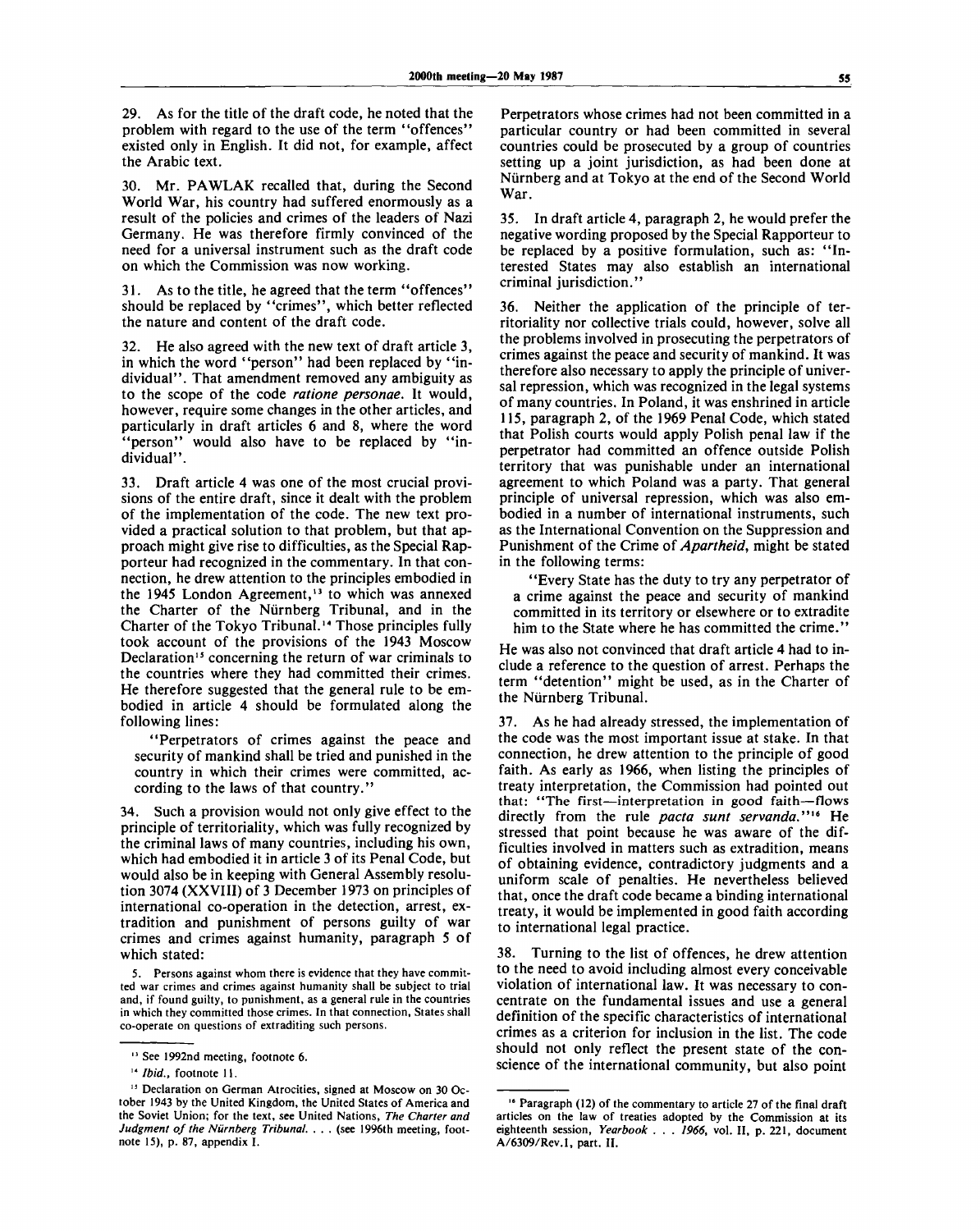the way for the development of international law. Crimes against the peace and security of mankind might therefore be characterized as acts which seriously jeopardized the most vital interests of mankind, violated the fundamental principles of *jus cogens* and threatened individual nations, ethnic groups, civilization and the right to life. Perhaps the Special Rapporteur could also consider the relationship between the provisions of the draft code and those of article 19 of part 1 of the draft articles on State responsibility.<sup>17</sup> He would also not object if the list of international crimes included "ecocide", as a reflection of the need to safeguard and preserve the environment, as well as the first use of nuclear weapons, colonialism, *apartheid,* economic aggression and mercenarism.

In conclusion, he recalled that, in the last preambular paragraph of resolution 41/75 of 3 December 1986, the General Assembly had stressed the urgent need for the elaboration of the draft code. He therefore requested the Special Rapporteur to indicate, in summing up the present discussion, whether he would consider the possibility of preparing draft articles on crimes against peace, crimes against humanity, war crimes and related offences for the Commission's next session.

40. Mr. DIAZ GONZALEZ commended the Special Rapporteur for his remarkably consolidated fifth report (A/CN.4/404), which took account of the comments made not only by members of the Commission at its previous session, but also by representatives in the Sixth Committee at the forty-first session of the General Assembly.

41. He could agree to draft article 1, but, for the reasons just stated by Mr. Illueca, he thought that the words "crimes under international law" should be replaced by "international crimes".

42. Although draft article 2 rightly embodied the sacrosanct rule *nullum crimen, nulla poena sine lege,* the Commission still had to find the best way of drafting a provision on the characterization of acts as offences against the peace and security of mankind.

43. He preferred the former text of draft article 3, which would make it possible to establish the criminal responsibility of States, particularly since the Commission had adopted on first reading article 19 of part 1 of the draft articles on State responsibility,<sup>18</sup> and of criminal organizations.

44. Draft article 4 was the corner-stone of the entire draft, for a code of offences against the peace and security of mankind would be pointless if it did not provide for machinery for the enforcement of penalties or, in other words, for the establishment of an international criminal jurisdiction. All the proposals concerning the form which such a jurisdiction might take were acceptable, but by far the best solution would be to set up an international criminal court or, as a last resort, a criminal division of the ICJ. He found the title of article 4 inappropriate, not because it was in Latin, which was the language of the law *par excellence,* but because it did not take account of practical realities: the point was not

to punish or extradite, but rather to try or extradite. That was why the text of paragraph 1 was unsatisfactory. A State must not merely arrest the alleged perpetrator of an offence against the peace and security of mankind found in its territory: it also had an obligation to mount a search for him in order to arrest him and then try or extradite him. It would, however, be more accurate to replace the word "perpetrator" by "alleged perpetrator", since the situation to which reference was being made had taken place prior to trial.

45. He had no problem accepting draft article 5, but thought that the words "because of their nature" were unnecessary.

46. With regard to the Spanish title of draft article 6, the words *Garantias jurisdiccionales* should be replaced by *Garantias procesales* or by *Garantias judiciales.*

47. Draft article 7 seemed to establish the supremacy of internal law and therefore contradicted draft article 2, which established the supremacy of international law over internal law, a rule that was already recognized in international law and in internal law. In the text itself, it would be preferable to use the words "alleged offence" and to replace the words "penal procedure of a State" by "penal procedure provided for in the present Code".

48. In draft article 8, paragraph 2, he proposed that the words "and punishment" should be deleted, for the person in question might be acquitted. He also suggested that the words "the community of nations" should be replaced by "the international community".

49. Draft article 9 appeared to refer to extenuating or absolving circumstances, rather than to exceptions to the principle of responsibility. In that connection, he agreed with the comments on intent and motive made by Mr. Barsegov (1999th meeting), which had shed light on the various objective and subjective factors that entered into the definition of offences against the peace and security of mankind.

50. Of all the exceptions listed in draft article 9, he might be able to agree to self-defence in the case, for example, of an act of aggression, but there could be no question of self-defence if the intent had been to commit aggression. Similarly, error of fact or of law could not be invoked if intent to commit genocide had been established. The Commission should take great care on such points and carefully study extenuating or absolving circumstances, many of which would have to be ruled out in the case of the offences covered by the code. Could a State justify a policy of *apartheid* by exercising its right to self-defence against a community living in its territory? Could it claim that responsibility in that regard lay only with the head of State? Could a State's police force be unaware that, in implementing such a policy, it was committing a crime against humanity?

51. He had a few drafting comments to make with regard to the Spanish text of the draft articles, and, in co-operation with the other Spanish-speaking members of the Commission, he would make available to the secretariat a document containing the corrections to be made.

52. Mr. BEESLEY commended the Special Rapporteur for the way in which he had taken account of

<sup>17</sup> See 1993rd meeting, footnote 7.

**<sup>18</sup> Ibid.**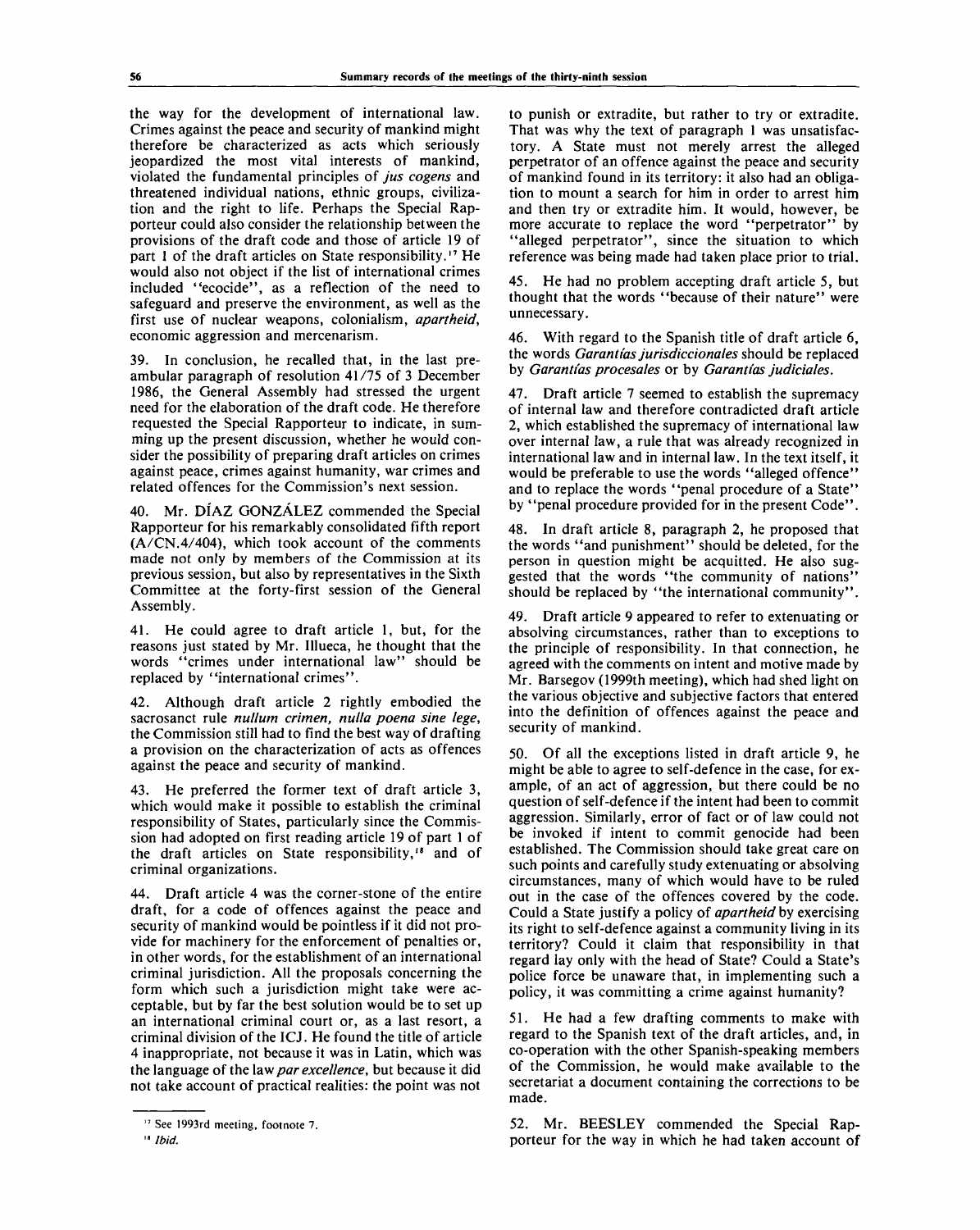the comments made on the present topic in the Sixth Committee of the General Assembly.

53. The proposal he had put forward at the 1994th meeting had drawn upon the procedures of the ICJ and had been made on the assumption that it might be unrealistic to base the Commission's work on the expectation that an international tribunal would be established. The proposal had been that the possibility should be considered of enforcing the code through national courts to which would be added a judge from the jurisdiction of the accused, as well as one or more judges from jurisdictions whose jurisprudence differed from that of both the accused and the national court in question. Such a procedure would not only internationalize the proceedings in a way that might be acceptable to the international community, but also provide some guarantee of impartiality and ensure the necessary interaction of the different legal systems. It would serve to ensure that the rights of the accused, as well as the interests of the international community as a whole, were protected. It might also provide a meeting-ground for those who advocated the establishment of an international criminal tribunal and those who thought it very unlikely that such a tribunal would be established. It would also make for certainty and uniformity in the application of the law.

54. His proposal had been prompted by differences in the jurisprudence of national jurisdictions in the field of criminal law. Matters such as the presumption of innocence had been settled by the draft code, but other matters had not. He had in mind, for example, the obligation to inform the accused of his rights at the time of arrest, the rules applicable to the questioning of the accused, trial by jury, the rules of evidence and of extradition, the right to bail and the writ of *habeas corpus.* Furthermore, while there was common ground in the Commission with regard to the rule on nonretroactivity, there was no such common ground with regard to an exhaustive or non-exhaustive list of offences. In that connection, the worst thing, in his view, would be to agree on a rule of non-retroactivity coupled with an open-ended list of offences, the effect of which might be to cause some national jurisdictions to add to the list, thereby making it retroactive in effect.

55. The questions of superior orders and *mens rea* showed that jurists from different jurisdictions invariably reflected their own legal system. With regard to superior orders, it was clear from the cases cited by Leslie Green in his 1976 study" that countries such as Belgium, Canada, France, the Federal Republic of Germany, Ghana, Israel, the Netherlands, Norway, Poland, the United Kingdom and the United States had all rejected the defence of superior orders. On that issue, therefore, the Commission was on sure ground and could be reasonably certain of the results that would be achieved. *Mens rea,* on the other hand, was regarded by some as equivalent to motivation, whereas, in English law at least, it was something different. To illustrate that point he read out certain excerpts from *Halsbury's Laws of England,* drawing particular attention to paragraphs 3, 4, 6 and 7 of part I, section I.

Those passages underlined the relevance of the concept of *mens rea* in many countries whose jurisprudence, like Canada's, had its origins in that of the courts of what had formerly been the British Empire, with its attendant safeguards such as trial by jury and *habeas corpus.* They also underlined the need to take account of the fact that jurisprudence was not uniform in all parts of the world. For all those reasons, he considered it essential to draft an instrument that could be implemented universally and in the utmost good faith.

56. Turning to the title of the topic, he said that he would prefer the word "crime" to the word "offence", since the latter was often used to denote relatively minor offences. A possible alternative might be the term "capital crime".

57. He agreed that the code should provide that States must take the necessary steps to incorporate its rules into their own internal law. Canada, whose law did not provide for the automatic application of international instruments, had had to legislate to that effect in almost all such cases. The 1947 United Nations Act, for example, had been passed to take account of the Charter of the United Nations and to enable Canada to implement the decisions of the Security Council. As Canada was not the only country in that position, the code should impose a similar obligation on all States so that none could later plead its constitution as a defence.

58. On the question whether the list of offences should be exhaustive or non-exhaustive, he said that Canadian criminal law, for its part, had never been concerned with the establishment of such a list: depending on the case and as society had changed, certain acts had been made punishable by law, while the punishable nature of other acts had been abolished. In the case of the draft code, the answer might lie in an annex which could later be amended.

59. As to whether the code could be applied to crimes committed both by individuals and by States, it would be difficult to envisage a workable procedure whereby one State could find another State guilty in the absence either of an international tribunal or at least of some mixed tribunal that would include judges from other jurisdictions. He therefore considered that the Special Rapporteur was right to confine the scope of the code for the time being to the individual.

60. With regard to draft article 1, although he understood the Special Rapporteur's point of view concerning the idea of seriousness (para. (2) of the commentary), he would like that idea to be mentioned in the code at some point.

61. As to draft article 2, it was important to note that the code would be meaningless if it was not based on the assumption of the supremacy of international criminal law; hence the need for a provision inviting States to legislate to that effect. He agreed with the Special Rapporteur (para. (7) of the commentary) that to use the *non bis in idem* rule to oppose international prosecution would be a negation of international criminal law and, in practice, would completely paralyse the punitive system based on the code. That point therefore required serious consideration.

<sup>&</sup>quot; L. C. Green, *Superior Orders in National and International Law* (Leyden, Sijthoff, 1976).